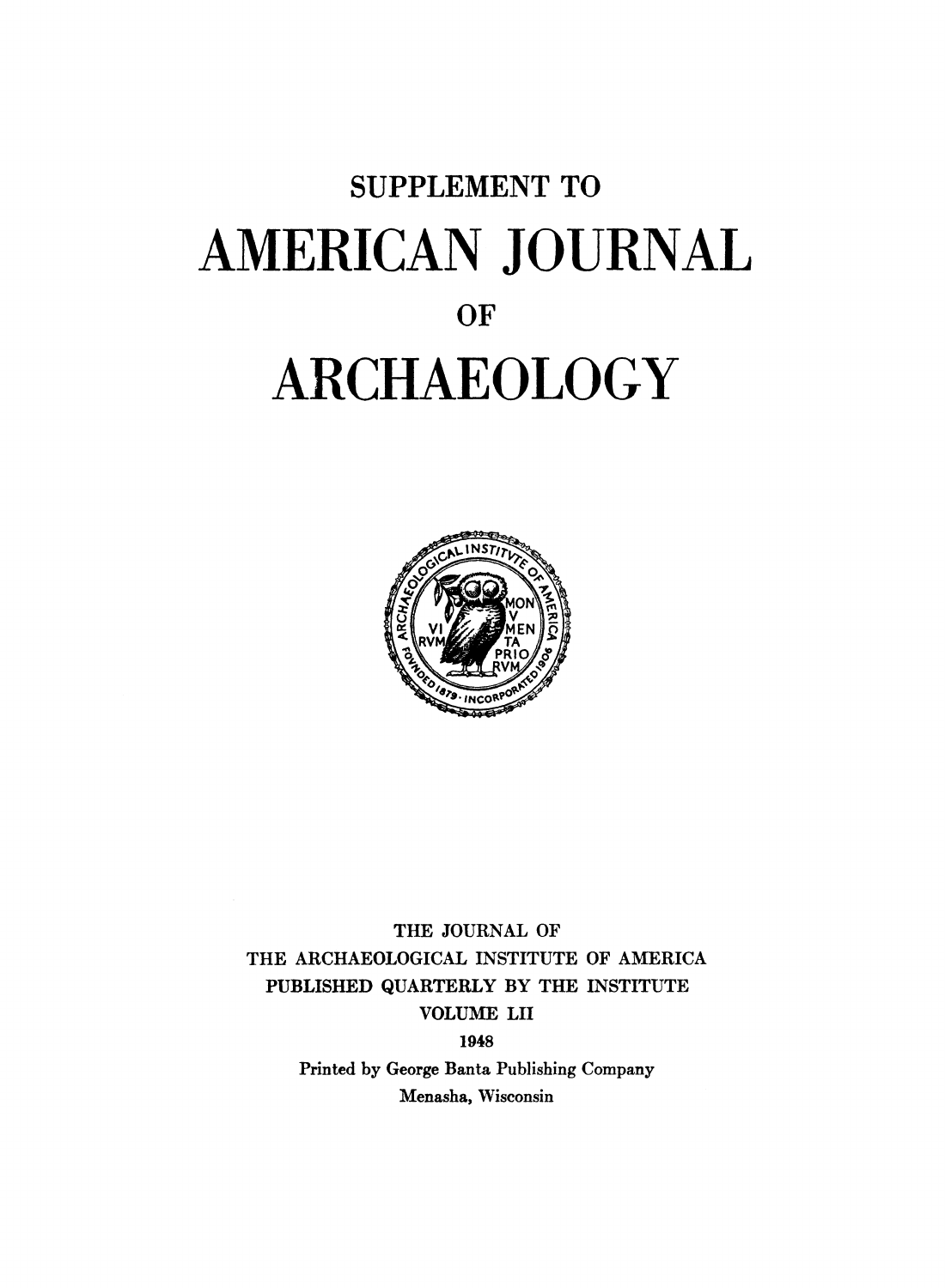#### **EDITORIAL BOARD**

**\*JOHN FRANKLIN DANIEL, University Museum, Philadelphia, Editor-in-Chief STEPHEN B. LUCE, Fogg Museum, Cambridge, Editor, Necrology DOROTHY HANNAH COX, Yale University, Editor, Book Reviews C. BRADFORD WELLES, Yale University, Editor, Archaeological Digest, Archaeological News, Classical Lands and Europe ROBERT J. BRAIDWOOD, Oriental Institute, Joint Editor, Archaeological News, Near East ANN PERKINS, Oriental Institute, Joint Editor, Archaeological News, Near East FREDERICK JOHNSON, Peabody Foundation for Archaeology, Editor, Archaeological News, Western Hemisphere** 

#### **ADVISORY BOARD OF ASSOCIATE EDITORS**

**WILLIAM F. ALBRIGHT Johns Hopkins University ALFRED R. BELLINGER Yale University CARL W. BLEGEN University of Cincinnati GEORGE H. CHASE Boston Museum of Fine Arts WILLIAM B. DINSMOOR Columbia University STERLING Dow Harvard University GEORGE M. A. HANFMANN Harvard University** 

**ALFRED V. KIDDER Carnegie Institution of Washington ALICE E. KOBER Brooklyn CHARLES RUFUS MOREY Princeton University GISELA M. A. RICHTER Metropolitan Museum of Art DAVID M. ROBINSON Johns Hopkins University H. R. W. SMITH University of California WILLIAM S. SMITH Bostom Museum of Fine Arts** 

**MARY HAMILTON SWINDLER Bryn Mawr College** 

#### **HONORARY EDITORS**

**STERLING Dow, Harvard University, President of the Institute**  Louis E. Lorp, Oberlin College, *Chairman of the Managing Committee of the American School at* **Athens** 

**MILLAR BURROWS, Yale University, President of the American Schools of Oriental Research**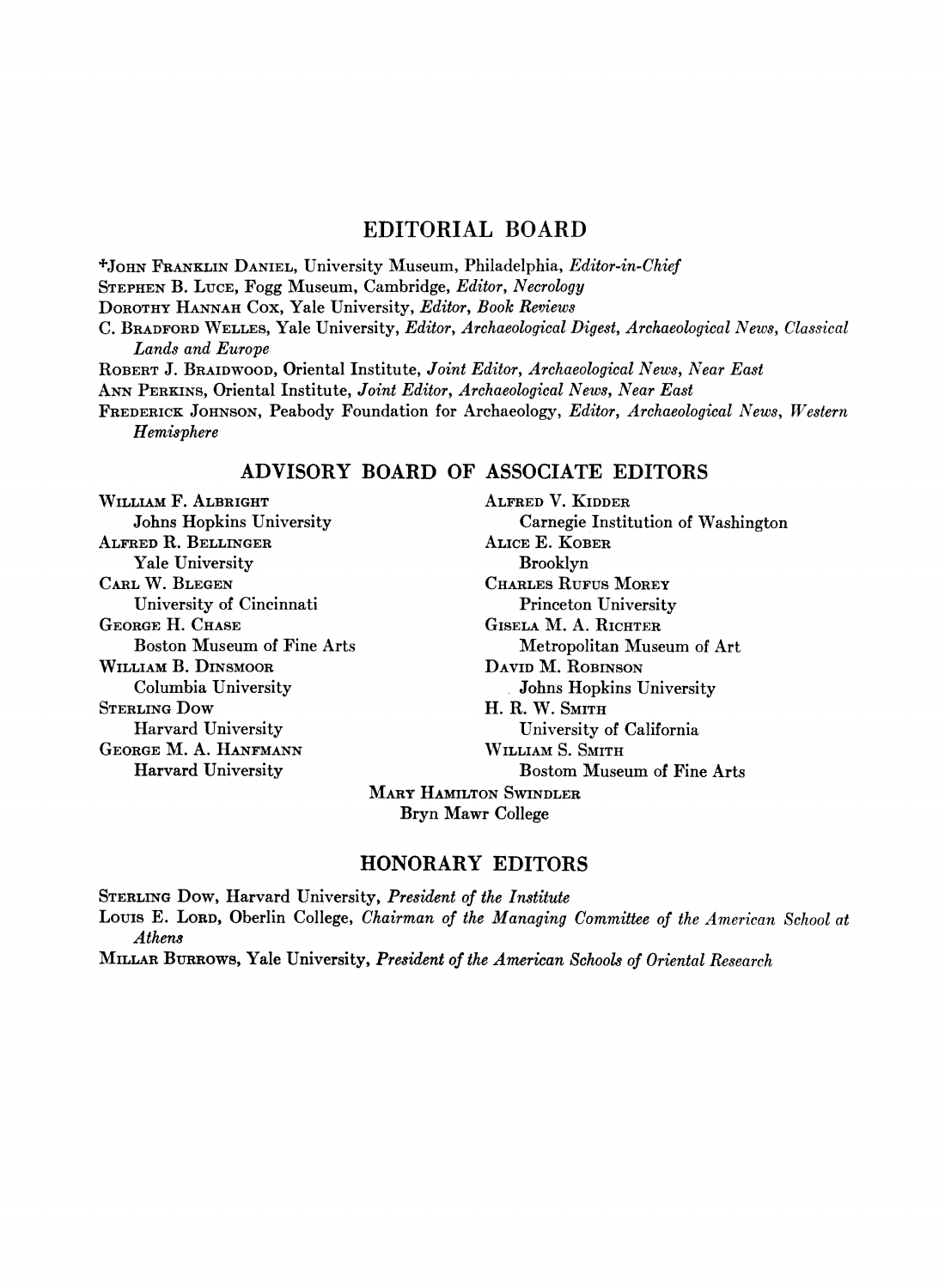# **CONTENTS**

|                                                                                                                                                                                                                                                                                                                                                 |              |  |               | <b>PAGE</b> |
|-------------------------------------------------------------------------------------------------------------------------------------------------------------------------------------------------------------------------------------------------------------------------------------------------------------------------------------------------|--------------|--|---------------|-------------|
| BEAZLEY, J. D.                                                                                                                                                                                                                                                                                                                                  |              |  |               |             |
| Hymn to Hermes (Plates xxxIV-xxxVIII)                                                                                                                                                                                                                                                                                                           |              |  |               | 336         |
| BRONEER, OSCAR                                                                                                                                                                                                                                                                                                                                  |              |  |               |             |
| The Dorian Invasion: What Happened at Athens                                                                                                                                                                                                                                                                                                    |              |  |               | 111         |
| Notes on the Xanthippos Ostrakon<br>and the contract of the contract of                                                                                                                                                                                                                                                                         |              |  |               | 341         |
| <b>BRØNSTED, JOHANNES</b>                                                                                                                                                                                                                                                                                                                       |              |  |               |             |
| Scandinavia, A Bibliography                                                                                                                                                                                                                                                                                                                     |              |  |               | 462         |
| BROUGHTON, T. ROBERT S.                                                                                                                                                                                                                                                                                                                         |              |  |               |             |
| The Elogia of Julius Caesar's Father.<br>$\mathbf{r}$                                                                                                                                                                                                                                                                                           |              |  |               | 323         |
| CARPENTER, RHYS                                                                                                                                                                                                                                                                                                                                 |              |  |               |             |
| The Greek Penetration of the Black Sea (Plate 1).                                                                                                                                                                                                                                                                                               |              |  |               | 1           |
| CASKEY, JOHN L.                                                                                                                                                                                                                                                                                                                                 |              |  |               |             |
| Notes on Trojan Chronology                                                                                                                                                                                                                                                                                                                      |              |  |               | 119         |
| CHITTENDEN, JACQUELINE                                                                                                                                                                                                                                                                                                                          |              |  |               |             |
| Diaktoros Argeiphontes (Plate II)                                                                                                                                                                                                                                                                                                               |              |  |               | 24          |
| COMFORT, HOWARD                                                                                                                                                                                                                                                                                                                                 |              |  |               |             |
| An Insulting Latin Graffito                                                                                                                                                                                                                                                                                                                     |              |  |               | 321         |
| COX, DOROTHY HANNAH                                                                                                                                                                                                                                                                                                                             |              |  |               |             |
| <b>Book Reviews</b>                                                                                                                                                                                                                                                                                                                             |              |  | 291, 407, 468 |             |
| DANIEL, JOHN FRANKLIN                                                                                                                                                                                                                                                                                                                           |              |  |               |             |
| The Dorian Invasion: The Setting                                                                                                                                                                                                                                                                                                                |              |  |               | 107         |
| DAVIS, PHILIP H. (Edited by Holland, Leicester B.)                                                                                                                                                                                                                                                                                              |              |  |               |             |
| In the Workshop of the Erechtheion.<br><b>Carl Carl</b>                                                                                                                                                                                                                                                                                         | $\mathbf{r}$ |  |               | 485         |
| GÜTERBOCK, HANS GUSTAV                                                                                                                                                                                                                                                                                                                          |              |  |               |             |
| The Hittite Version of the Hurrian Kumarbi Myths: Oriental Forerunners of Hesiod                                                                                                                                                                                                                                                                |              |  |               |             |
| $(Plate \nIII)$                                                                                                                                                                                                                                                                                                                                 |              |  |               | 123         |
| HANFMANN, GEORGE M. A.                                                                                                                                                                                                                                                                                                                          |              |  |               |             |
| Archaeology in Homeric Asia Minor<br>and the contract of the con-                                                                                                                                                                                                                                                                               |              |  |               | 135         |
| HOLLAND, LEICESTER B., Editor, DAVIS, PHILIP H.                                                                                                                                                                                                                                                                                                 |              |  |               |             |
| In the Workshop of the Erechtheion                                                                                                                                                                                                                                                                                                              |              |  |               | 485         |
| JOHNSON, FREDERICK                                                                                                                                                                                                                                                                                                                              |              |  |               |             |
| Archaeological News: American Archaeology, 1947                                                                                                                                                                                                                                                                                                 |              |  |               | 344         |
| KOBER, ALICE E.                                                                                                                                                                                                                                                                                                                                 |              |  |               |             |
| The Minoan Scripts: Fact and Theory                                                                                                                                                                                                                                                                                                             |              |  |               | 82          |
| KRAMER, SAMUEL NOAH                                                                                                                                                                                                                                                                                                                             |              |  |               |             |
| New Light on the Early History of the Ancient Near East                                                                                                                                                                                                                                                                                         |              |  |               | 156         |
| KUNZE, EMIL and WEBER, HANS                                                                                                                                                                                                                                                                                                                     |              |  |               |             |
| The Olympian Stadium, The Echo Colonnade and an "Archaeological Earthquake"                                                                                                                                                                                                                                                                     |              |  |               | 490         |
| LORD, ALBERT B.                                                                                                                                                                                                                                                                                                                                 |              |  |               |             |
| Homer, Parry, and Huso                                                                                                                                                                                                                                                                                                                          |              |  |               | 34          |
| LORIMER, H. L.                                                                                                                                                                                                                                                                                                                                  |              |  |               |             |
| Homer and the Art of Writing: A Skotch of Opinion between 1713 and 1939                                                                                                                                                                                                                                                                         |              |  |               | 11          |
| LUCE, STEPHEN B.                                                                                                                                                                                                                                                                                                                                |              |  |               |             |
| Necrology.<br>$\mathcal{L}^{\mathcal{L}}$ , and $\mathcal{L}^{\mathcal{L}}$ , and $\mathcal{L}^{\mathcal{L}}$<br>and the company of the company of the company of the company of the company of the company of the company of the company of the company of the company of the company of the company of the company of the company of the comp |              |  |               | .271,453    |
| MYLONAS, GEORGE E.                                                                                                                                                                                                                                                                                                                              |              |  |               |             |
|                                                                                                                                                                                                                                                                                                                                                 |              |  |               | 56          |
|                                                                                                                                                                                                                                                                                                                                                 |              |  |               |             |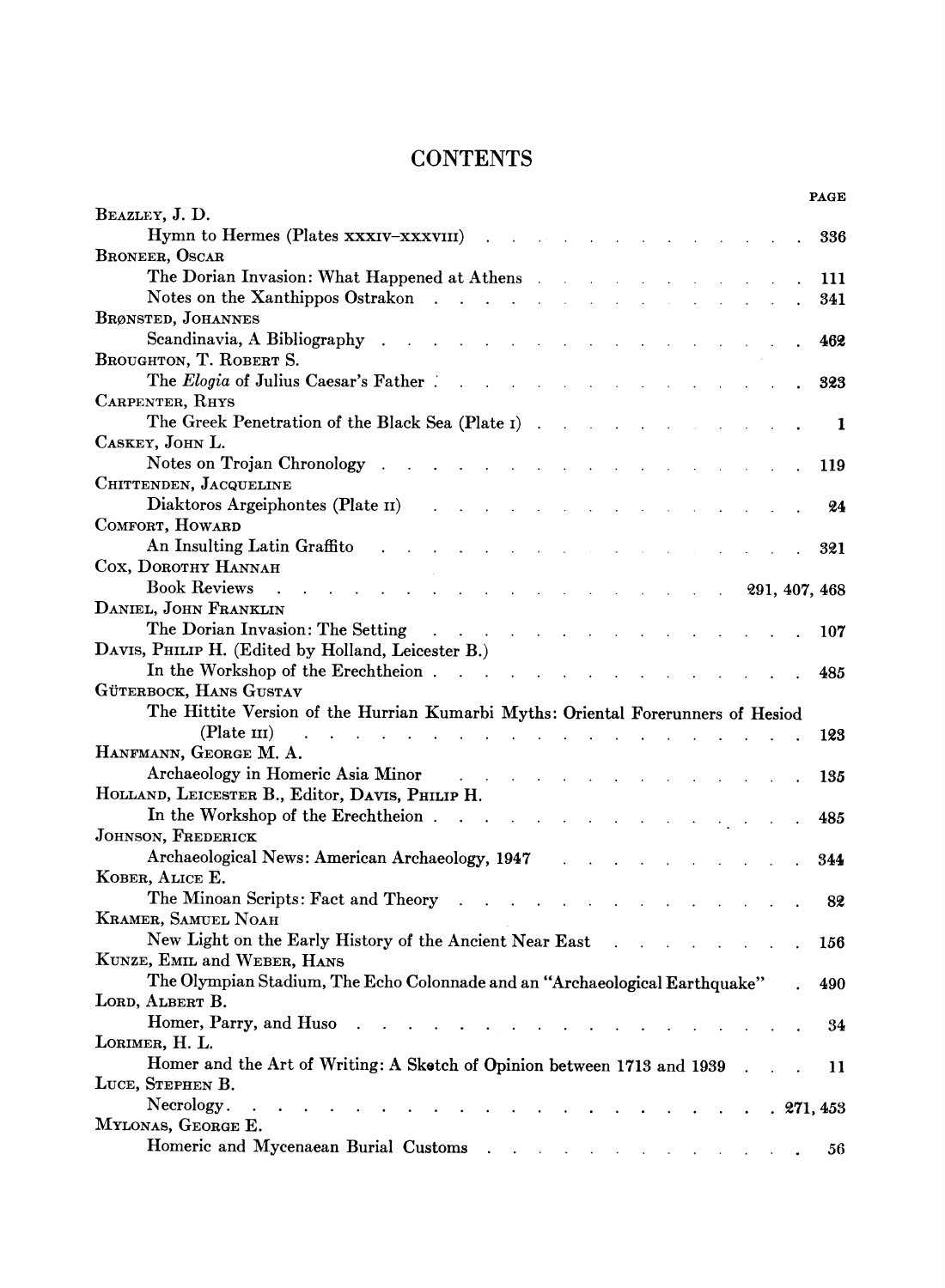## **iv CONTENTS**

| MYRES, JOHN L.                                                                                                                                                                                                                                |                             |
|-----------------------------------------------------------------------------------------------------------------------------------------------------------------------------------------------------------------------------------------------|-----------------------------|
| The Minoan Script, According to Professor Bedřich Hrozný.                                                                                                                                                                                     | 104                         |
| PORADA, EDITH<br>The Cylinder Seals of the Late Cypriote Bronze Age (Plates VIII-XI)                                                                                                                                                          | 178                         |
| RICHTER, GISELA M. A.                                                                                                                                                                                                                         |                             |
| A Greek Terracotta Head and the "Corinthian" School of Terracotta Sculpture (Plates                                                                                                                                                           |                             |
| XXXII-XXXIII)                                                                                                                                                                                                                                 | 331                         |
| ROBINSON, DAVID M.                                                                                                                                                                                                                            |                             |
| Bibliography of Archaeological Books-1947                                                                                                                                                                                                     | 534                         |
| SCHAEFFER, G. F. A.                                                                                                                                                                                                                           |                             |
| Enkomi (Plates IV-VII).                                                                                                                                                                                                                       | 165                         |
| STEELE, FRANCIS RUE                                                                                                                                                                                                                           | 425                         |
| The Code of Lipit-Ishtar (Plates xxxIX-XLV)<br>SUNDWALL, JOHANNES                                                                                                                                                                             |                             |
| An Attempt at Assigning Phonetic Values to Certain Signs of Minoan, Linear Class B                                                                                                                                                            | 311                         |
| WACE, A. J. B.                                                                                                                                                                                                                                |                             |
| Weaving or Embroidery?<br>$\mathbf{L} = \mathbf{L} \times \mathbf{L} = \mathbf{L} \times \mathbf{L} = \mathbf{L} \times \mathbf{L}$                                                                                                           | 51                          |
| WADE-GERY, H. T.                                                                                                                                                                                                                              |                             |
| The Dorian Invasion: What Happened in Pylos?<br>$\mathbf{L} = \mathbf{L} \times \mathbf{L} = \mathbf{L} \times \mathbf{L}$                                                                                                                    | 115                         |
| WEBER, HANS and KUNZE, EMIL                                                                                                                                                                                                                   |                             |
| The Olympian Stadium, The Echo Colonnade and an "Archaeological Earthquake"                                                                                                                                                                   | 490                         |
| WELLES, C. BRADFORD                                                                                                                                                                                                                           |                             |
| Archaeological Digest 272, 382, 454                                                                                                                                                                                                           |                             |
| Archaeological News: Europe (Plates XII–XXXI).                                                                                                                                                                                                | 199                         |
| Archaeological News: Classical Lands (Plates xLVI-LVIII)                                                                                                                                                                                      | 497                         |
| WHATMOUGH, JOSHUA                                                                                                                                                                                                                             |                             |
| ΩΣΠΕΡΟΜΗΡΟΣ ΦΗΣΙ.                                                                                                                                                                                                                             | 45                          |
| ABBREVIATIONS.<br>the contract of the contract of the contract of the contract of the contract of the contract of the contract of                                                                                                             | 481                         |
| ARCHAEOLOGICAL DIGEST-C. BRADFORD WELLES                                                                                                                                                                                                      |                             |
| Austria<br>and the contract of the contract of the contract of the contract of the contract of the contract of the contract of the contract of the contract of the contract of the contract of the contract of the contract of the contra     | 282                         |
| Central America entrance and the contract of the contract of the contract of the contract of the contract of the contract of the contract of the contract of the contract of the contract of the contract of the contract of t                | 287<br>$\mathbf{L}$         |
| Egypt<br><u>279, 392, 458 (and the set of the set of the set of the set of the set of the set of the set of the set of the set of the set of the set of the set of the set of the set of the set of the set of the set of the set of the </u> |                             |
|                                                                                                                                                                                                                                               | 400<br>$\ddot{\phantom{0}}$ |
|                                                                                                                                                                                                                                               | 460<br>$\mathbf{r}$         |
|                                                                                                                                                                                                                                               |                             |
| France<br>the contract of the contract of the contract of the contract of the contract of the contract of the contract of                                                                                                                     | 282, 398                    |
| General and Miscellaneous<br><b>Contract Contract Contract</b>                                                                                                                                                                                | 272, 382, 454               |
| Greece.<br>$\mathbf{L} = \mathbf{L} \mathbf{L}$<br>$\mathbf{L} = \mathbf{L}$<br>$\cdot$ $\cdot$ $\cdot$ $\cdot$ $\cdot$ $\cdot$                                                                                                               | 272, 382                    |
| India.<br>$\mathbf{r} = \mathbf{r} + \mathbf{r} + \mathbf{r} + \mathbf{r} + \mathbf{r}$<br>$\mathbf{L} = \mathbf{L} \mathbf{L}$<br>$\sim$<br>$\mathbf{L}$<br>$\mathbf{L}^{\text{max}}$                                                        | 393                         |
| Iran<br>$\mathbf{r}$ , $\mathbf{r}$ , $\mathbf{r}$ , $\mathbf{r}$ , $\mathbf{r}$ , $\mathbf{r}$ , $\mathbf{r}$<br>$\mathbf{L}^{\text{max}}$                                                                                                   | 280, 393                    |
| Iraq<br>$\mathbf{r}$ , $\mathbf{r}$ , $\mathbf{r}$ , $\mathbf{r}$ , $\mathbf{r}$<br>$\mathbf{L}^{\text{max}}$<br>$\mathbf{L}$                                                                                                                 | 392, 456                    |
| Italy.<br><b>The Committee Committee Committee Committee</b>                                                                                                                                                                                  | 280, 394                    |
| The Low Countries.                                                                                                                                                                                                                            | 282, 401                    |
| Macedonia and Thrace.                                                                                                                                                                                                                         | 275                         |
| North Africa.                                                                                                                                                                                                                                 | 281, 395                    |
| Oceania                                                                                                                                                                                                                                       | 287<br>$\ddot{\phantom{a}}$ |
| Palestine.                                                                                                                                                                                                                                    | 278, 391, 457               |
| Poland                                                                                                                                                                                                                                        | 401<br>$\ddot{\phantom{0}}$ |
| Sicily.<br>$\ddot{\phantom{0}}$                                                                                                                                                                                                               | 281<br>$\ddot{\phantom{a}}$ |
| South America<br>$\bullet$<br>$\bullet$ .<br>$\mathbf{r} = \mathbf{r}$<br>$\bullet$<br>$\bullet$                                                                                                                                              | 288, 402<br>$\sim$ $\sim$   |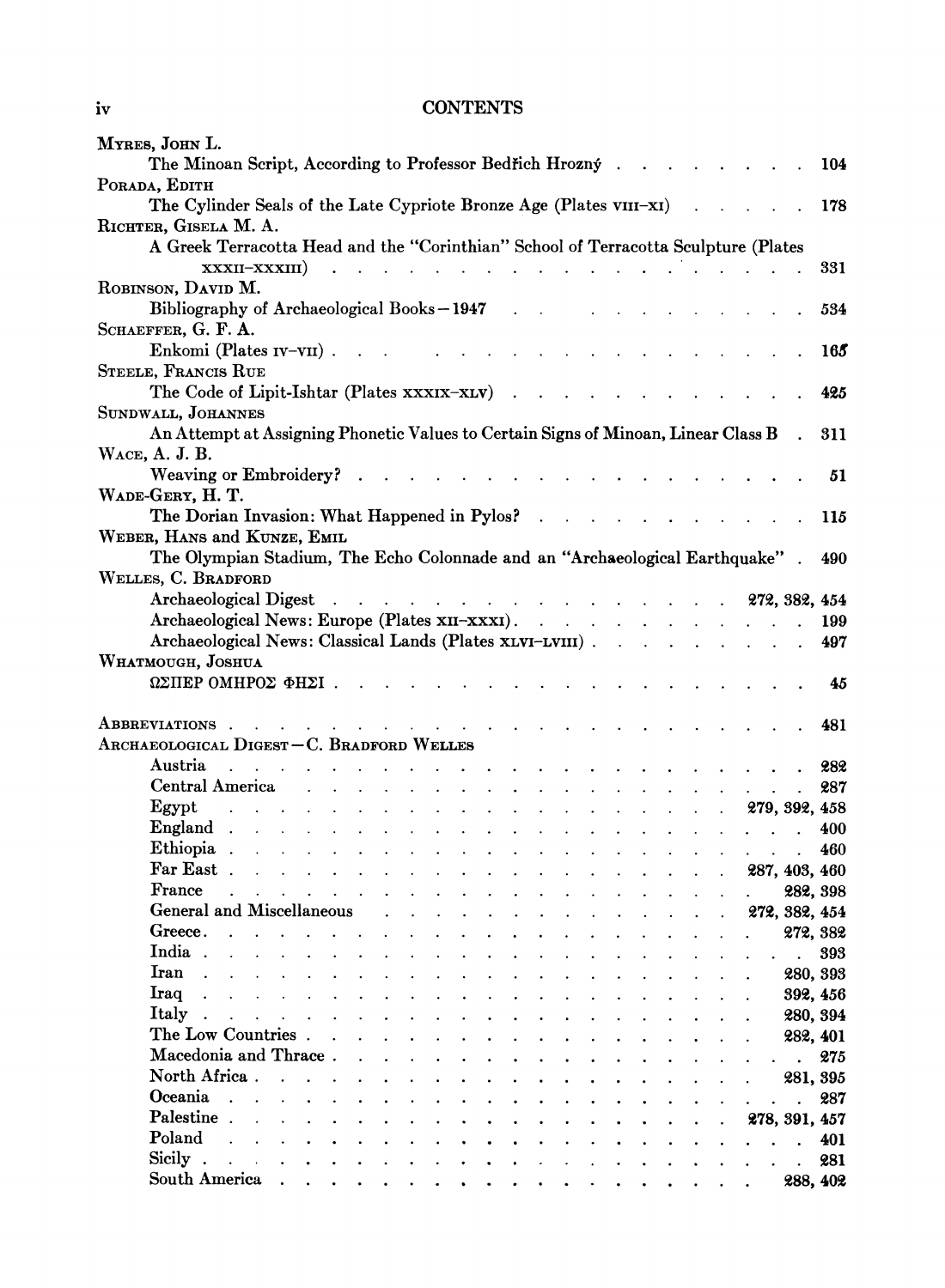# **CONTENTS v**

|                                                                                                  |  |  |  |  |  |  |  |  |  |  |  | 282, 402 |
|--------------------------------------------------------------------------------------------------|--|--|--|--|--|--|--|--|--|--|--|----------|
| Yemen<br>. The contract of the contract of the contract of the contract of the contract of $458$ |  |  |  |  |  |  |  |  |  |  |  |          |
| ARCHAEOLOGICAL NEWS: American Archaeology, 1947 – FREDERICK JOHNSON 344                          |  |  |  |  |  |  |  |  |  |  |  |          |
| ARCHAEOLOGICAL NEWS: Classical Lands - C. BRADFORD WELLES 497                                    |  |  |  |  |  |  |  |  |  |  |  |          |
| ARCHAEOLOGICAL NEWS: Europe - C. BRADFORD WELLES 199                                             |  |  |  |  |  |  |  |  |  |  |  |          |
| BIBLIOGRAPHY OF ARCHAEOLOGICAL BOOKS, 1947 – DAVID M. ROBINSON 534                               |  |  |  |  |  |  |  |  |  |  |  |          |
| BOOK REVIEWS-DOROTHY HANNAH COX 291, 407, 468                                                    |  |  |  |  |  |  |  |  |  |  |  |          |
|                                                                                                  |  |  |  |  |  |  |  |  |  |  |  |          |
| FORTY-NINTH GENERAL MEETING OF THE ARCHAEOLOGICAL INSTITUTE OF AMERICA                           |  |  |  |  |  |  |  |  |  |  |  | -373     |
| $N$ ECROLOGY – STEPHEN B. LUCE $\cdots$ $\cdots$ $\cdots$ $\cdots$ $\cdots$ $\cdots$             |  |  |  |  |  |  |  |  |  |  |  | 271, 453 |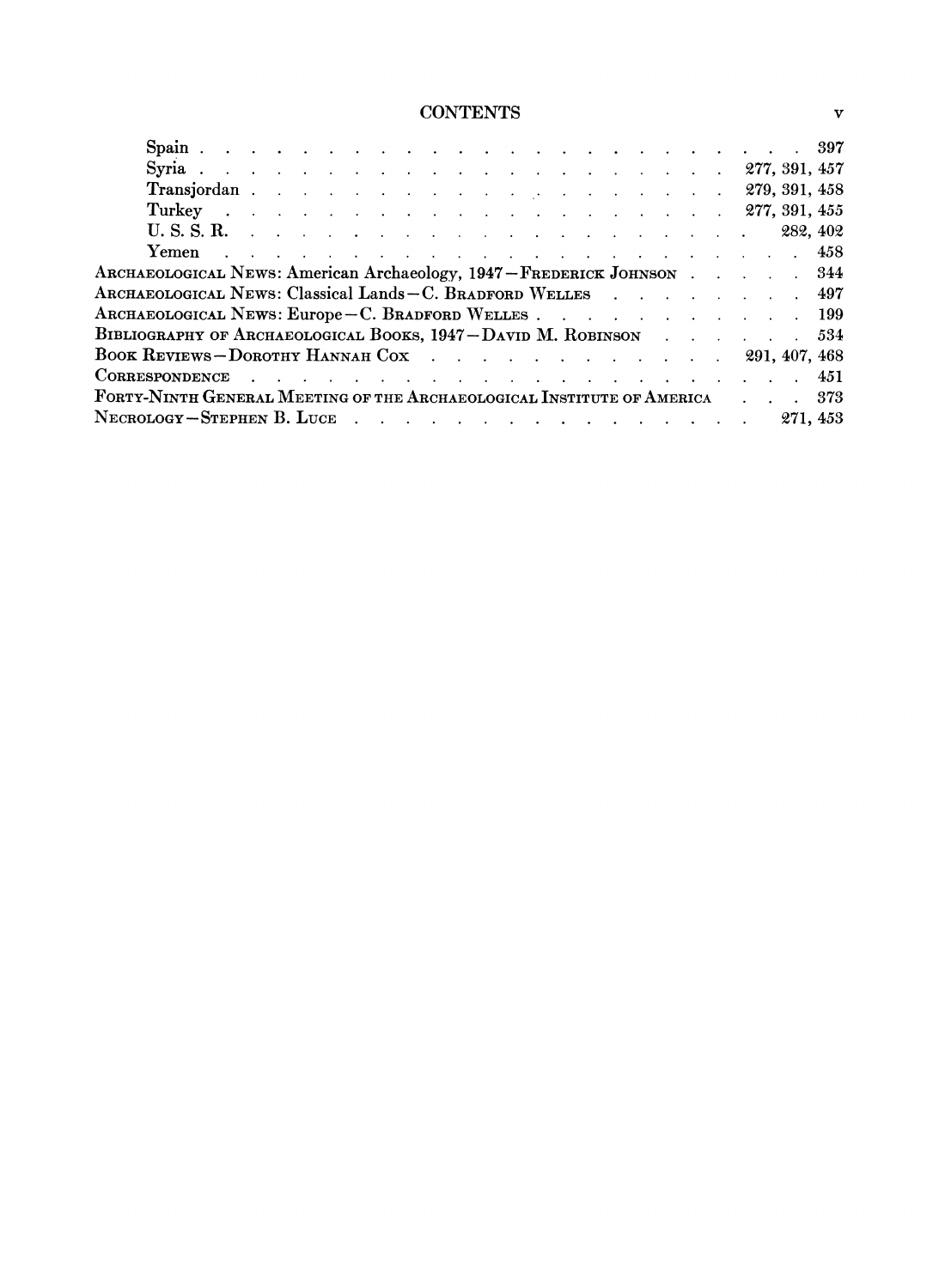# **BOOKS REVIEWED**

|                                                                                                                                                                                                                                                                                             | PAGE |
|---------------------------------------------------------------------------------------------------------------------------------------------------------------------------------------------------------------------------------------------------------------------------------------------|------|
| Alföldi, Andreas. Zu den Schicksalen Siebenbürgens im Altertum. (J. F. Gilliam).                                                                                                                                                                                                            | 409  |
| Almagro, Martin and García y Bellido, Antonio. Ars Hispaniae. Historia Universal del Arte Hispanico,                                                                                                                                                                                        |      |
| vol. i, Arte Prehistorico. Colonizaciones Púnica y Grega. (Rhys Carpenter)                                                                                                                                                                                                                  | 474  |
| de Andrade, Mario. Padre Jesuino do Monte Carmelo. (Serviço di Patrimônio Histórico e Artistico Na-                                                                                                                                                                                         |      |
| cional, no. 14) $(G. Kubler)$<br>and the contract of the contract of the<br>$\mathbf{r}$                                                                                                                                                                                                    | 469  |
| Bakalakis, George. EAAHNIKA AMOI LATOA. (George E. Mylonas)                                                                                                                                                                                                                                 | 413  |
| Baur, P. V. C. The Excavations at Dura Europos, Final Report IV, Part III, The Lamps. (F. O. Waage)                                                                                                                                                                                         | 472  |
| Bieber, Margarete. German Readings in the History and Theory of Fine Arts, I. Greek and Roman Art.                                                                                                                                                                                          |      |
| (Sara Anderson Immerwahr)                                                                                                                                                                                                                                                                   | 407  |
| Borowski, Elie. Cylindres et Cachets orientaux conservés dans les Collections Suisses. (Albrecht Goetze)                                                                                                                                                                                    | 412  |
| von Bothmer, Dietrich, see McCown.                                                                                                                                                                                                                                                          |      |
| Buschor, Ernst. Vom Sinn der griechischen Standbilder. (A. E. Raubitschek)                                                                                                                                                                                                                  | 414  |
| Cahn, Herbert A. Die Münzen der sizilischen Stadt Naxos. (Agnes Baldwin Brett)<br><b>Contract</b>                                                                                                                                                                                           | 415  |
| Campos, Pedro Moacyr. Alguns Aspectos de Germania Antiga atraves dos Autores Classicos. (Paul Mac-                                                                                                                                                                                          |      |
| Kendrick)<br>and a strategic control of                                                                                                                                                                                                                                                     | 411  |
| Carpenter, Rhys. Folk Tale, Fiction and Saga in the Homeric Epics. (A. Cameron)                                                                                                                                                                                                             | 291  |
| Carratelli, Giovanni Pugliese. Le Iscrizione Preelleniche di Haghia Triada in Creta e della Grecia Peninsu-                                                                                                                                                                                 |      |
| lare. (Alice E. Kober)<br>$\mathbf{r} = \mathbf{r} \times \mathbf{r}$ , where $\mathbf{r} = \mathbf{r} \times \mathbf{r}$ , where $\mathbf{r} = \mathbf{r} \times \mathbf{r}$<br>$\mathbf{r} = \mathbf{r} + \mathbf{r} + \mathbf{r} + \mathbf{r}$<br>$\mathbf{r}$ . The set of $\mathbf{r}$ | 302  |
| Castelin, Karel O. The Coinage of Rhesaena in Mesopotamia. (Tom B. Jones).                                                                                                                                                                                                                  | 416  |
| Collier, Donald, see Martin.                                                                                                                                                                                                                                                                |      |
| Filho, Aires da Mata Machado. Arraial do Tijuco Cidade de Diamantina. (G. Kubler)                                                                                                                                                                                                           | 469  |
| Gabriel, Albert. Chateaux Turcs du Bosphore (Mémoires de l'Institut Français d'Archéologie de Stamboul,                                                                                                                                                                                     |      |
| vi). (Walter L. Wright, Jr.)                                                                                                                                                                                                                                                                | 408  |
| García y Bellido, Antonio, see Almagro.                                                                                                                                                                                                                                                     |      |
| Goldschmidt, Adolph. An Early Manuscript of the Aesop Fables of Avienus and related Manuscripts.                                                                                                                                                                                            |      |
| (Adolph Katzenellenbogen)<br><b>Contract Contract</b>                                                                                                                                                                                                                                       | 420  |
| Hanell, Krister. Das altrömische eponyme Amt. (Aline Abaecherli Boyce)                                                                                                                                                                                                                      | 418  |
| Harrison, Margaret, see McCown.                                                                                                                                                                                                                                                             |      |
| Helling, Fritz. Die Frühgeschichte des jüdische Volkes. (Emil G. Kraeling).                                                                                                                                                                                                                 | 413  |
| Hoyningen-Huene. Baalbek-Palmyra, with text by Robinson, David M. (F. O. Waage)                                                                                                                                                                                                             | 417  |
| Hulst, Cornelia Steketee. Perseus and the Gorgon. (John L. Caskey)                                                                                                                                                                                                                          | 305  |
| Jirku, A. Die ältere Kupfer-Steinzeit Palästinas und der Bandkeramische Kulturkreis. (W. F. Albright)<br>Kahle, Paul E. The Cairo Geniza (The Schweich Lectures of the British Academy, 1941). (Harry M.                                                                                    | 469  |
| Orlinsky)                                                                                                                                                                                                                                                                                   | 473  |
| Launey, Marcel. Etudes Thasiennes I. Le Sanctaire de le Culte d'Herakles à Thasos. (Arthur Darby<br>Nock).                                                                                                                                                                                  | 298  |
| Levi, Doro. Early Hellenic Pottery of Crete (Princeton Monographs in Art and Archaeology, xxiii). (Saul<br>S. Weinberg).                                                                                                                                                                    | 304  |
| Martin, Paul S., Quimby, George I., and Collier, Donald. Indians before Columbus. Twenty Thousand<br>Years of North American Archaeology. (Frederica de Laguna)                                                                                                                             | 424  |
| Matasă, C. Frumușica. Village prehistorique à Ceramique peinte dans la Moldavie du nord Roumanie.<br>(Robert J. Braidwood)                                                                                                                                                                  | 408  |
| McCown, Chester Charlton. Tell En-Nasbeh, vol. i, Archaeological and Historical Results, with contribu-                                                                                                                                                                                     |      |
| tions by Muilenberg, James, Wampler, J. C., von Bothner, Dietrich, and Harrison, Margaret. (G. Ern-<br>est Wright).<br>$1 - 1 - 1$                                                                                                                                                          |      |
| McCown, C. C., see Wampler.                                                                                                                                                                                                                                                                 | 470  |
| Muilenberg, James, see McCown.                                                                                                                                                                                                                                                              |      |
| Quimby, George I., see Martin.                                                                                                                                                                                                                                                              |      |
| Robert, Fernand. Thymele, Recherches sur la signification et la destination des monuments circulaires                                                                                                                                                                                       |      |
| dans l'architecture religieuse de la Grèce. (Leicester B. Holland)                                                                                                                                                                                                                          | 307  |

**Robinson, David M., see Hoyningen-Huene.**